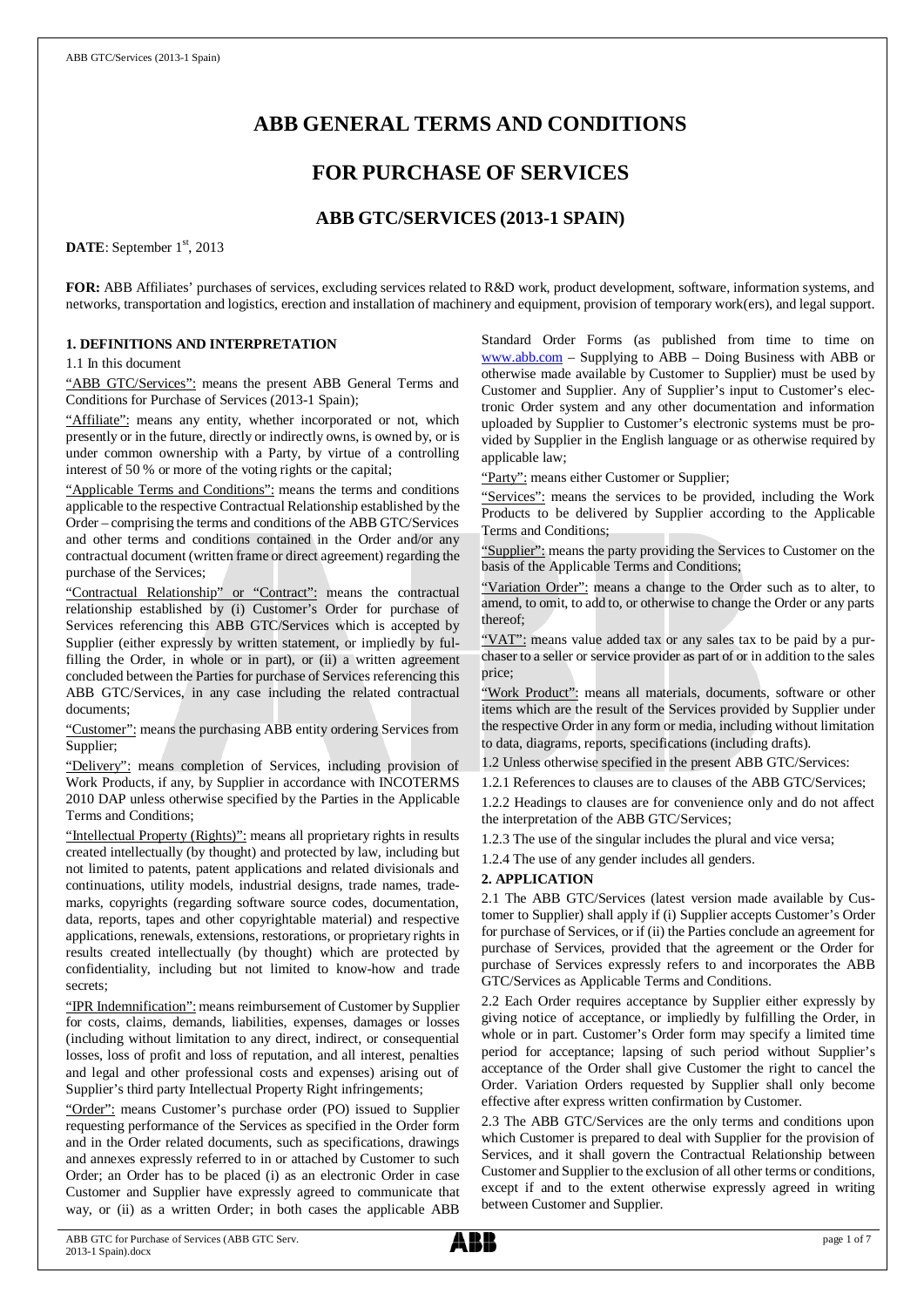2.4 No terms or conditions endorsed upon, delivered with or contained in Supplier's quotations, acknowledgements or acceptances of Orders, specifications or similar documents will form part of the Contractual Relationship, and Supplier waives any right which it otherwise might have to rely on such other terms or conditions.

2.5 References in the ABB GTC/Services to any statute or statutory provision shall, unless the context otherwise requires, be construed as a reference to that statute or provision as from time to time amended, consolidated, modified, extended, re-enacted or replaced.

#### **3. SUPPLIER'S RESPONSIBILITIES**

3.1 Supplier shall provide the Services and deliver the Work Products: 3.1.1 in accordance with the applicable laws and regulations;

3.1.2 in accordance with the quality standards stated under Clause 9.1 and specified in the Order and in the other documents being part of the

Contractual Relationship; 3.1.3 free from defects and from any rights of third parties;

3.1.4 on the due date specified in the Order;

3.1.5 in the quantity specified in the Order;

3.1.6 with all skill and care and in accordance with industry best practice.

3.2 Supplier shall not substitute or modify any of the agreed materials used for the provision of the Services or make any changes to the agreed ingredients, the design or other agreed criteria of the Work Products without Customer's prior written approval.

3.3 Supplier shall take care that Work Products are contained or packaged in the manner usual for such Work Products or, where there is no such manner, in a manner adequate to preserve and protect the Work Products until Delivery completion.

3.4 Supplier shall submit invoices in an auditable form, complying with Supplier's and Customer's applicable local mandatory law, generally accepted accounting principles and the specific Customer requirements, containing the following minimum information: Supplier name, address and reference person including contact details (telephone, e-mail etc.); invoice date; invoice number; Order number (same as stated in the Order); Supplier number (same as stated in the Order); address of Customer; quantity; specification of Services supplied; price (total amount invoiced); expenses approved by Customer, but not included in the price (to be specified by amount and category); currency; tax or VAT (amount has to be specified); tax or VAT number; payment terms.

3.5 Invoices shall be issued to Customer as stated in the Order and/or the Applicable Terms and Conditions, and shall be sent to the invoice address specified in the Order.

3.6 Expenses not agreed in writing by Customer will not be reimbursed.

3.7 Customer may issue Variation Orders to Supplier to alter, amend, omit, add to, or otherwise change ordered Services or parts thereof, and Supplier shall carry out such Variation Orders. Agreed unit prices stated in the Order and/or otherwise agreed between Customer and Supplier shall apply.

3.8 Supplier shall in no event suspend the performance of any Services or the Delivery of Work Products to Customer. In the event of Force Majeure, Clause 16 shall apply.

#### **4. CUSTOMER'S RESPONSIBILITIES**

4.1 In consideration of the Services provided by Supplier in accordance with the Applicable Terms and Conditions, Customer shall pay to Supplier the fees or purchase price stated in the Order in accordance with the payment terms specified therein, provided the invoice fulfils the requirements of Clauses 3.4 and 3.5. In the event that the payment terms are determined by mandatory applicable law, such terms shall prevail.

4.2 Customer reserves the right to set off any amount and to withhold payment for Services not provided in accordance with the Applicable Terms and Conditions.

#### **5. DELIVERY**

5.1 The Services shall be provided at the agreed place specified in the Order, or, if no such place has been specified, at Customer's address specified in the Order.

5.2 The Work Products shall be delivered in accordance with INCOTERMS 2010 DAP, to the agreed place specified in the Order, or, if no such place has been specified, to Customer's place of business. 5.3 Supplier shall ensure that each Delivery of a Work Product is accompanied by a delivery note, which shall contain the following minimum information (unless required otherwise by Customer): the Order number, date of Order, number of packages and contents, where applicable the customs tariff number of the country of consignment, and, in the case of partial delivery, the outstanding balance remaining to be delivered. For controlled goods, the national export control number must be indicated and, and if the goods are subject to U.S. export regulations, the U.S. Export Control Classification Number (ECCN) must be specified in the delivery note. Proofs of preferential origin as well as conformity declarations and marks of the country of consignment or destination are to be submitted without being requested; certificates of origin upon request.

5.4 Work Products shall be delivered during Customer's business operation hours unless otherwise requested by Customer.

5.5 Upon Delivery of the Work Products, Supplier (or its appointed carrier) shall provide Customer with such export documents as are applicable or necessary together with a delivery note.

5.6 Ownership (title) regarding Work Products shall pass to Customer at Delivery, except if otherwise agreed in writing. For assigning of Intellectual Property in the Work Products arising from the Services Clause 11.1 shall apply.

5.7 Supplier shall invoice Customer upon Delivery in accordance with Clause 3.4 and 3.5, but such invoicing shall be conducted separately from dispatch of the Work Products to Customer.

#### **6. ACCEPTANCE**

6.1 Customer shall not be deemed to have accepted any Services until it has had a reasonable time to inspect them following completion or, in the case of a defective performance, until a reasonable time after such defective performance has become apparent. Such reasonable time period shall be determined by the specifics of the Services, the defective performance and the circumstances of the provision of the Services.

6.2 If any Services provided or Work Products delivered to Customer do not comply with Clause 3 (Supplier's Responsibilities), or are otherwise not in conformity with the Order, then, without limiting any other right or remedy that Customer may have under Clause 10 (Remedies), Customer may reject the Services and/or the Work Products, and may request replacement of the Services and/or the Work Products, or recover all payments made to Supplier by Customer.

6.3 Upon Supplier's request Customer shall send written acceptance statement to Supplier.

#### **7. DELAY**

If the Delivery of the Services or the Work Products does not comply with the agreed delivery date(s), then, without prejudice to any other rights which it may have under the Contractual Relationship or at law, Customer reserves the right to:

7.1 terminate the Contractual Relationship or the respective Order in whole or in part;

7.2 refuse any subsequent Delivery of Services or Work Products which Supplier attempts to make;

7.3 recover from Supplier any expenditure reasonably incurred by Customer in obtaining the Services or the Work Products in substitution from another supplier;

7.4 claim damages for any additional costs, loss or expenses incurred by Customer which are reasonably attributable to Supplier's failure to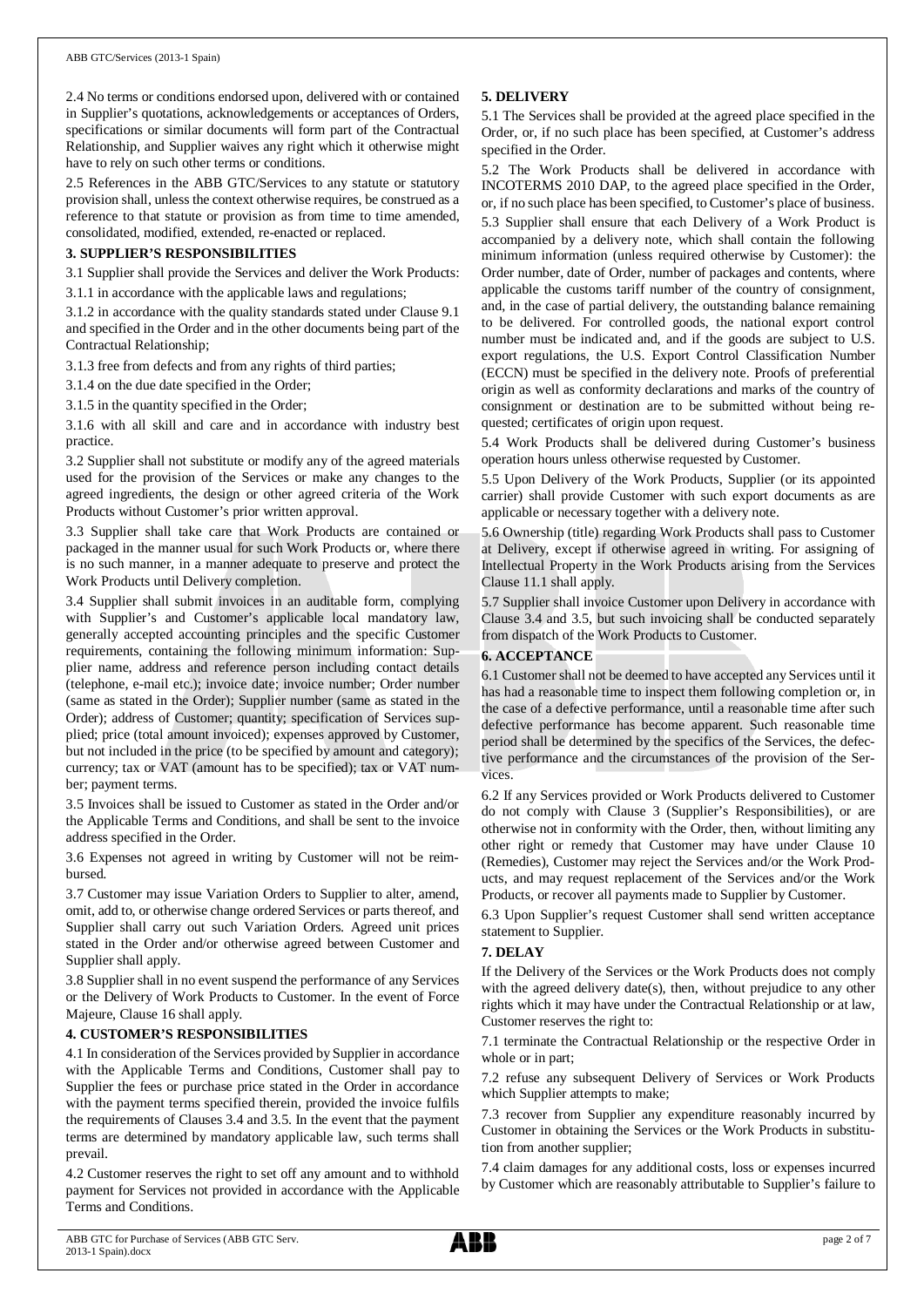provide the Services or to deliver the Work Products on the agreed dates; and

7.5 claim compensation for liquidated damages in addition to the rights provided under Clauses 7.1 to 7.4 if such compensation right is expressly stated in the respective Order.

#### **8. INSPECTION**

8.1 Supplier shall allow Customer and/or its authorised representatives to inspect the Services and to test the Work Products, or parts of them at any time prior to the completion of the Services and/or the Work Products.

8.2 Notwithstanding any inspection or test sampling however conducted, Supplier shall remain fully responsible for the Services' compliance with the Order. This applies whether or not Customer has exercised its right of inspection and/or testing and shall not limit Supplier's obligations under the Order. For the avoidance of doubt, inspection of Services or testing of Work Products by Customer and/or its authorised representatives shall in no event exempt Supplier from or limit Supplier's warranties or liability in any way.

#### **9. WARRANTY**

9.1 Supplier warrants that the Services (including Work Products):

9.1.1 comply with all agreed specifications, including all specified material, workmanship and the like, documentation and quality requirements, or in absence thereof are performed in accordance with generally accepted practices, procedures and standards of the respective industry and are fit for the purposes for which Services of the same description type would ordinarily be used, and that the results of the Services maintain the functionality and performance as expected by Customer according to Supplier's information, documentation and statements;

9.1.2 are appropriate and fit for any particular purpose expressly or impliedly made known to Supplier in the Order;

9.1.3 are new and unused (in case of Work Products) at the date of Delivery;

9.1.4 are free from defects and rights of third parties;

9.1.5 possess the qualities which Supplier has held out to Customer as a sample, model or otherwise;

9.1.6 comply with Clause 12 (Compliance with Relevant Law).

9.2 The warranty period shall be twenty four (24) months from acceptance of the Services or the Work Products, if no other time period is stated in the Order or otherwise expressly agreed in writing by the Parties.

9.3 In case of non-compliance with the warranty provided under this Clause, Customer shall be entitled to enforce the remedies provided in Clause 10 (Remedies).

#### **10. REMEDIES**

10.1 In case of breach of warranty under Clause 9 (Warranty) or if Supplier otherwise fails to comply with any of the Applicable Terms and Conditions, Customer shall give notice in writing to Supplier of such breach of warranty and provide Supplier an opportunity to swiftly remedy it. If no Supplier action to remedy such breach has been taken within forty eight (48) hours of receiving such Customer notification, Customer shall be entitled to any one or more of the following remedies at its own discretion and at Supplier's expense:

10.1.1 to give Supplier another opportunity to carry out any additional work necessary to ensure that the Applicable Terms and Conditions are fulfilled;

10.1.2 to carry out (or to instruct a third party to carry out) any additional work necessary to make the Services comply with the Applicable Terms and Conditions;

10.1.3 to obtain immediate replacement of the defective Services by Services conforming with the Applicable Terms and Conditions without defects;

10.1.4 to refuse to accept any further Services, but without relieving Supplier from its liability for the defective Services;

10.1.5 to claim such damages as may have been sustained by Customer as a result of Supplier's breaches of the Applicable Terms and Conditions, statutory duty or any applicable law;

10.1.6 to claim liquidated damages expressly provided in the Order;

10.1.7 to terminate the Contractual Relationship or the respective Order in accordance with Clause 15.2.

10.2 In the event that Clauses 10.1.1, 10.1.2 or 10.1.3 apply, the entire warranty period of Clause 9.2 shall be restarted.

10.3 The rights and remedies available to Customer and contained in the Applicable Terms and Conditions (including, but not limited to the ABB GTC/Services) are cumulative and are not exclusive of any rights or remedies available at law or in equity.

#### **11. INTELLECTUAL PROPERTY**

11.1 Supplier assigns herewith to Customer full ownership rights in and to any Intellectual Property in the Work Products arising from the Services for the full duration of such rights, wherever in the world enforceable. Supplier further agrees to execute, upon Customer's request and at its cost, all further documents and assignments and do all such further things as may be necessary to perfect Customer's ownership title to the Intellectual Property or to register Customer as owner of the Intellectual Property with any registry, including but not limited to governmental registration authorities or private registration organisations.

11.2 The Intellectual Property Rights in any Work Products created by or licensed to Supplier prior to the respective Order or outside of such Order, and any subsequent modifications to the same ("Pre-Existing Works") will remain vested in Supplier or the respective third party owner. To the extent that Pre-Existing Works are embedded in any Work Products delivered by Supplier, Customer and its Affiliates shall have a worldwide, irrevocable, perpetual, transferrable, non-exclusive, royalty-free licence with rights to sublicense to use the Pre-Existing Works as part of such Work Products, including the right to further improve, develop, market, distribute, sub-license, exploit or otherwise use the Work Products containing such Pre-Existing Works. Supplier shall not be prevented or restricted by this ABB GTC/Services from using its own know-how or its Pre-Existing Works in the course of providing the Services.

11.3 In the event that the Services provided and/or Work Products delivered by Supplier infringe any third party Intellectual Property Rights, Supplier shall, notwithstanding anything provided to the contrary or otherwise contained in the Applicable Terms and Conditions (including, but not limited to the ABB GTC/Services), provide IPR Indemnification to Customer. The IPR Indemnification applies whether or not Supplier may have been negligent or at fault and does not limit any further compensation rights of Customer. Supplier's obligation to indemnify Customer as provided under this Clause shall not apply if and to the extent the liability or damage was caused by Customer's own pre-existing Intellectual Property Rights contributed to, or implemented into the Work Products and/or the Services provided by Supplier.

11.4 If any infringement claim is made against Customer, Customer may without prejudice to its rights under Clause 11.3 also request at its discretion and at Supplier's cost that Supplier (i) procures for Customer the right to continue using the Work Products and/or the Services; (ii) modifies the Work Products and/or the provision of the Services so that they cease to be infringing; or (iii) replaces the Work Products and/or the Services so that they become non-infringing.

11.5 In the event Supplier cannot fulfil Customer's above request, Customer shall be entitled to terminate the Contractual Relationship or the respective Order, to reclaim all sums which Customer has paid to Supplier thereunder and to claim compensation in accordance with Clause 11.3 and for any other costs, losses or damages incurred whatsoever.

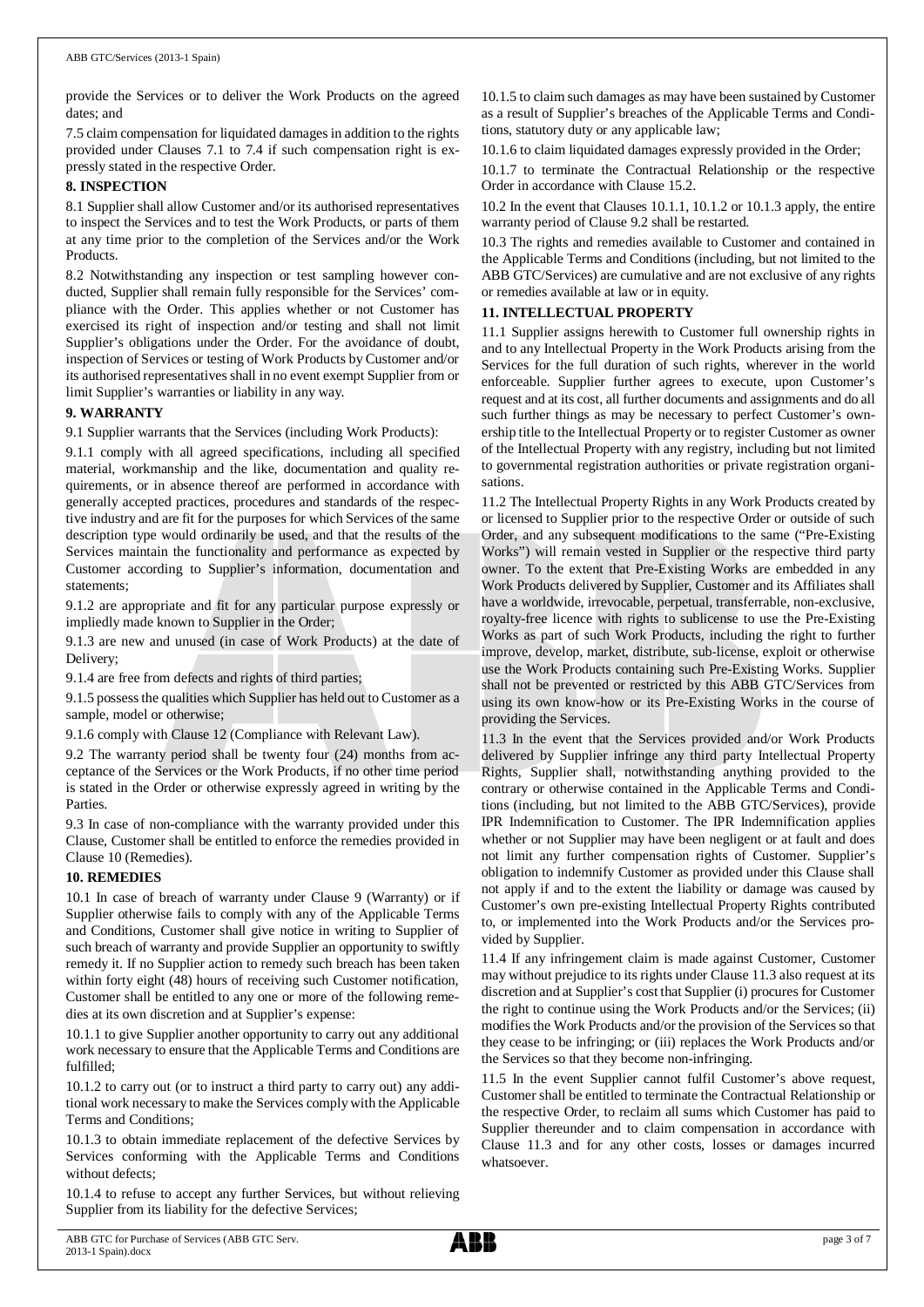#### **12. COMPLIANCE WITH RELEVANT LAW**

12.1 The Services covered by the Applicable Terms and Conditions shall be provided by Supplier in compliance with all relevant legislation, regulations, and codes of practice, guidance and other requirements of any relevant government or governmental agency applicable to Supplier. To the extent that such regulations are advisory rather than mandatory, the standard of compliance to be achieved by Supplier shall be in compliance with the generally accepted best practice of the relevant industry.

12.2 Supplier represents and warrants that:

12.2.1 it is knowledgeable with, and is and will remain in full compliance with all applicable export and import laws, regulations, instructions, and policies, including, but not limited to, securing all necessary clearance requirements, export and import licenses and exemptions from, and making all proper filings with appropriate governmental bodies and/or disclosures relating to the provision of services, the release or transfer of goods, technologies, software to non U.S. nationals in the U.S., or outside the U.S., the release or transfer of technology and software having U.S. content or derived from U.S. origin software or technology; and

12.2.2 it is knowledgeable with applicable supply chain security recommendations issued by applicable governments and industry standards organizations and will make best efforts to comply with such recommendations; and

12.2.3 it will, upon Customer's request, promptly provide all information necessary to export and import the Services and/or the Work Products, or any items being part thereof, including, as applicable, the Export Control Classification Numbers (ECCN), and will notify Customer in writing of any changes to the respective information provided by Supplier; and

12.2.4 it will not, unless authorized by applicable government license or regulation, including but not limited to any U.S. authorization, directly or indirectly export or re-export, at any time, any technical information, technology, software, or other commodity furnished or developed under the Contractual Relationship, or any other agreement between the Parties, or any other product that is developed or produced from or using Customer's technical information, technology, software, or other commodity provided under the Contractual Relationship to any prohibited country (including release of such technical information, technology, software, or other commodity to nationals, wherever they may be located, of any prohibited country) as specified in applicable export, embargo and sanctions regulations.

12.3 Each Party warrants that it will not, directly or indirectly, and that it has no knowledge that the other Party or any third parties will, directly or indirectly, make any payment, gift or other commitment to its customers, to government officials or to agents, directors and employees of a Party, or any third party in a manner contrary to applicable laws (including but not limited to the U. S. Foreign Corrupt Practices Act and, where applicable, legislation enacted by member states and signatories implementing the OECD (Convention Combating Bribery of Foreign Officials), and shall comply with all relevant laws, regulations, ordinances and rules regarding bribery and corruption. Nothing in this ABB GTC/Services shall render either Party or any of its Affiliates liable to reimburse the other for any such consideration given or promised.

12.4 Either Party's material violation of any of the obligations contained in this Clause 12 (Compliance with Relevant Law) may be considered by the other Party to be a material breach of the respective Contractual Relationship between the Parties, and shall entitle such Party to terminate the Contractual Relationship with immediate effect and without prejudice to any further right or remedies under such Contractual Relationship or applicable law.

12.5 Notwithstanding anything to the contrary stated in any Applicable Terms and Conditions, Supplier shall, without any limitations, indemnify and hold harmless Customer from and against any claim, proceeding, action, fine, loss, cost and damages arising out of or

relating to any such violation of the above mentioned obligations, the termination of the respective Contractual Relationship, and any noncompliance with export control regulations, and Supplier shall compensate Customer for all losses and expenses whatsoever resulting therefrom.

12.6 Accepting an Order to which this ABB GTC/Services applies, Supplier herewith acknowledges and confirms that it has been provided information on how to access ABB's Code of Conduct and ABB's Supplier Code of Conduct online (Web portal: [www.abb.com](http://www.abb.com/) – Integrity – Code of Conduct). Supplier agrees to perform its contractual obligations under the Applicable Terms and Conditions and the respective Contractual Relationship with substantially similar standards of ethical behaviour as stated in the above mentioned ABB Codes of Conduct.

12.7 Supplier and its sub-contractors must comply with the ABB Lists of Prohibited and Restricted Substances and all other employment, safety, health, environmental and quality requirements made available under  $www.abb.com - Supplying to ABB - Doing Business with$  $www.abb.com - Supplying to ABB - Doing Business with$ ABB, [www.abb.es](http://www.abb.es/) – ABB en España – Portal de Proveedores or otherwise and shall provide Customer with respective documents, certificates and statements if requested.

### **13. CONFIDENTIALITY AND DATA PROTECTION**

#### 13.1 Supplier shall:

13.1.1 Keep in strict confidence all technical or commercial information, specifications, inventions, processes or initiatives of Customer and any other information concerning Customer's business or its products and/or its technologies which have been disclosed to Supplier by Customer or its agents or which Supplier obtains in connection with the Services. Supplier shall restrict disclosure of such confidential material to such of its employees, agents or sub-contractors as are required to know the same for the purpose of the provision of the Services to Customer. Supplier shall ensure that such employees, agents, sub-contractors or other third parties are subject to and comply with the same obligations of confidentiality as applicable to Supplier and shall be liable for any unauthorized disclosures;

13.1.2 Apply reasonable safeguards against the unauthorised disclosure of Customer's confidential and proprietary information and protect confidential information in accordance with the generally accepted standards of protection in the related industry, or in the same manner and to the same degree that it protects its own confidential and proprietary information – whichever standard is the higher. Supplier may disclose confidential information to "Permitted Additional Recipients" (which means Supplier's authorised representatives, including auditors, counsels, consultants and advisors) provided always that such Permitted Additional Recipients sign with Supplier a confidentiality agreement with terminology substantially similar hereto or where applicable, are required to comply with codes of professional conduct ensuring confidentiality of such information;

13.1.3 Take all necessary steps to ensure that Customer's data or information which come into its possession or control in the course of delivering the Services are protected. In particular Supplier shall not (i) use Customer's data or information for any other purposes than for delivering the Services, or (ii) reproduce the data or information in whole or in part in any form except as may be required by the Applicable Terms and Conditions, or (iii) disclose Customer's data or information to any third party not authorised by Customer in writing to receive it;

13.1.4 Install and update at its own costs required adequate virus protection software and operating system security patches for all computers and software utilized in connection with delivering the Services and shall provide updates to Customer if so requested by Customer.

13.2 Supplier agrees that Customer shall be allowed to provide any information received from Supplier to any of its Affiliates.

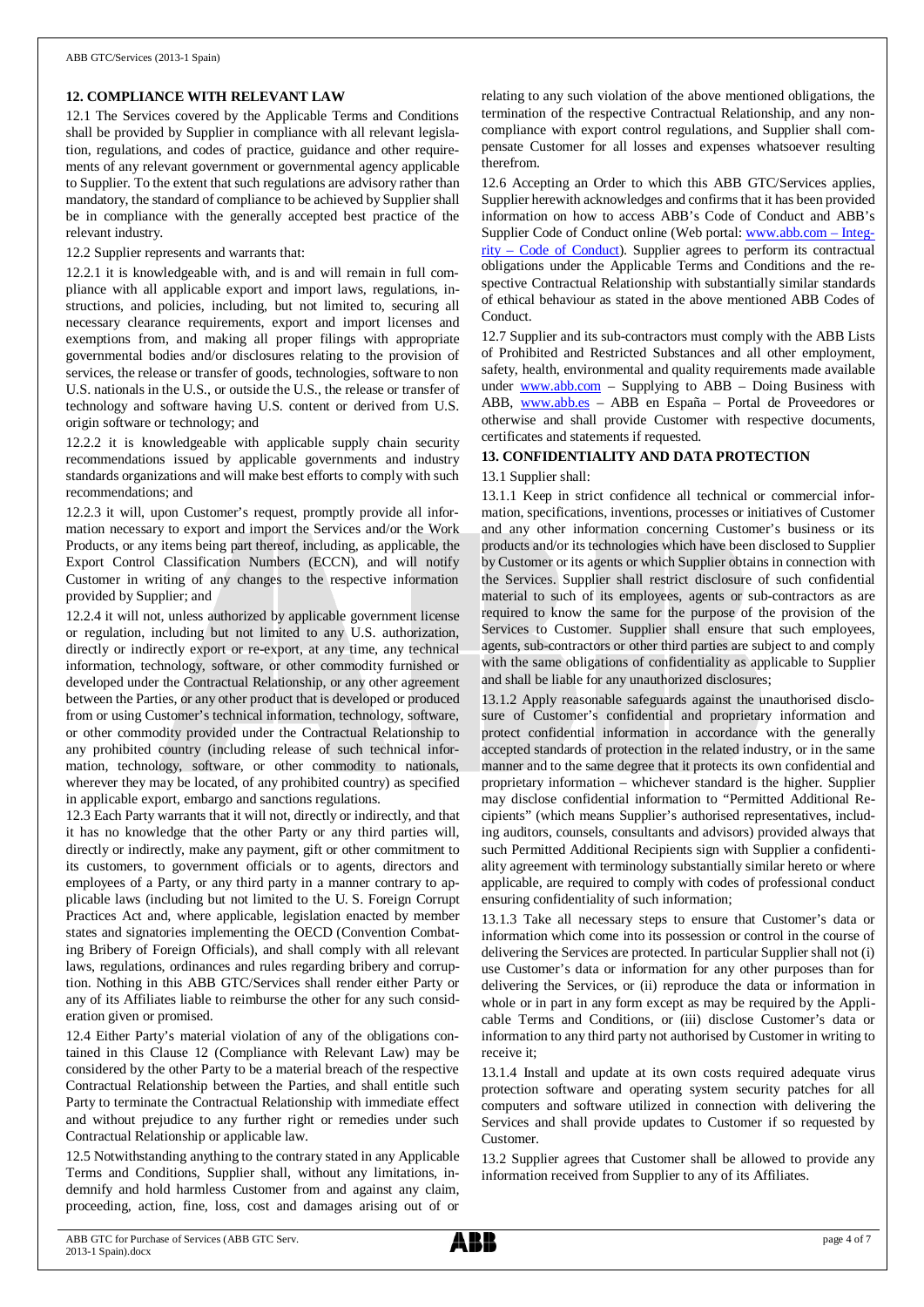#### 13.3 Supplier represents and warrants that:

13.3.1 it will not use, disclose, or transfer across borders any personal data that is processed for Customer, except to the extent necessary to perform under the respective Contractual Relationship, however, in any event in compliance with applicable data privacy laws; and

13.3.2 it will comply with all applicable data privacy laws and regulations, will implement and maintain appropriate technical and organizational measures and other protections for personal data (including, without limitations, not loading any personal data provided to Supplier on (a) any laptop computer or (b) any portable storage media that can be removed from Supplier's premises unless, in each case, (i) such data has been encrypted and (ii) such data is loaded onto portable storage media solely for the purpose of moving such data to off-site storage). Further, it will report to Customer any breaches of personal data security immediately, after discovery thereof if the personal data was, or could be, accessed, used or acquired by an unauthorized person or compromised in any way and will cooperate fully with Customer in investigating any such breaches or compromises, and will comply with all instructions or other requirements provided or issued by Customer from time to time relating to personal data.

13.4 Supplier agrees to notify Customer immediately if it becomes aware of any disclosure or breach of the obligations in this Clause 13. At the request of Customer, Supplier shall take all such measures as are necessary to prevent further disclosure.

13.5 The provisions of this Clause 13 shall not apply to:

13.5.1 Any information which is in the public domain at the date of the Contractual Relationship or which subsequently comes into the public domain other than by breach of these confidentiality provisions or other confidentiality agreement;

13.5.2 Any information already in the possession of Supplier at the date of the Contractual Relationship, other than under an obligation of confidentiality;

13.5.3 Any information obtained without obligation of confidence from a third party not in breach of a confidentiality agreement with Customer concerning the information obtained.

13.6 The Parties shall provide any notices, confirmations and documents required under applicable mandatory data privacy laws.

13.7 Pursuant to the terms of the Organic Personal Data Protection Act 15/1999 of December 13 (LOPD) and the corresponding regulations, Customer hereby serves notice that the personal data provided by Supplier will be filed by Asea Brown Boveri S. A., with headquarters in Calle San Romualdo 13, 28037 Madrid, Spain, and will be used for the purpose of maintaining the Contractual Relationship, overseeing and administering purchases and administering procurement services. Supplier expressly authorizes the use of its personal data for such purpose as well as cession and transfer of personal data both nationally and internationally within the ABB Group of companies, active in the field of power and automation technologies, for the above stated purpose. The personal data is stored in accordance with established principles of confidentiality and security measures. Customer hereby also informs Supplier that it may exercise its rights of access, modification, cancellation, correction or opposition in accordance with LOPD by notifying Customer at the above specified address, to the attention of Group Function Legal and Integrity.

#### **14. LIABILITY AND INDEMNITY**

14.1 Without prejudice to applicable mandatory law, Supplier shall compensate/indemnify Customer for all damages and losses in connection with the Services whether or not Supplier may have been negligent or at fault (i) for Supplier's breaches of the Applicable Terms and Conditions , and (ii) for any claim, except for IPR Indemnification for which Clause 11 (Intellectual Property Right Infringements) exclusively applies, made by a third party (including employees of Supplier) against Customer in connection with the Services and to the extent that the respective liability, loss, damage, injury, cost or expense was caused by, relates to or arises from the Services delivered by Supplier and/or its sub-contractors. Upon Customer's request Supplier shall defend Customer against any third party claims arising out of or in connection with the Services.

14.2 Supplier shall be responsible for the control and management of all of its employees, its suppliers and/or its sub-contractors, and it shall be responsible for the acts, omissions, negligence or obligations of any of its employees, suppliers and/or sub-contractors, its agents, servants or workmen as fully as if they were the acts, omissions, negligence or obligations of Supplier.

14.3 The provisions of this Clause 14 (Liability and Indemnity) shall survive any performance, acceptance or payment pursuant to this ABB GTC/Services and shall extend to any substituted or replacement Services delivered by Supplier to Customer.

14.4 Unless otherwise expressly stated in the respective Order, Supplier shall maintain in force, and upon request provide evidence of, adequate general liability insurance, statutory worker's compensation/employer's liability insurance and where applicable goods transit insurance with reputable and financially sound insurers. Nothing contained in this Clause 14 (Liability and Indemnity) shall relieve Supplier from any of its contractual or other legal liabilities. The insured amount cannot be considered nor construed as limitation of liability.

14.5 Customer reserves the right to set off any claims under the Order against any amounts owed to Supplier.

#### **15. TERM AND TERMINATION**

15.1 The Contractual Relationship between the Parties or an Order placed under the ABB GTC/Services may be terminated for convenience in whole or in part by Customer upon giving Supplier thirty (30) calendar days written notice, unless otherwise expressly stated in the relevant Order. In such event Customer shall pay to Supplier the value of the already performed Services and proven direct costs reasonably incurred by Supplier for the unperformed Services, however in no event more than the agreed purchase price for the Services under the respective Order. No further compensation shall be due to Supplier. Compensation for any expenditures and materials made with regard to the unperformed Services shall be expressly excluded.

15.2 In the event of Supplier's breach of the Applicable Terms and Conditions, such as e. g. a breach of warranty, Customer shall be entitled to terminate the respective Contractual Relationship or an Order placed under the ABB GTC/Services if Supplier fails to take adequate and timely actions to remedy a breach as requested by Customer in accordance with Clause 10 (Remedies). In such event, Customer shall have no obligation to compensate Supplier for the already performed Services and Supplier shall be obliged to pay back to Customer any remuneration received from Customer for the performed Services.

15.3 Customer shall have the right to terminate the Order and/or Contractual Relationship with immediate effect forthwith by notice in writing to Supplier in the event that an interim order is applied for or made, or a voluntary arrangement approved, or a petition for a bankruptcy order is presented or a bankruptcy order is made against Supplier or any circumstances arise which entitle the court or a creditor to appoint a receiver, administrative receiver or administrator or to present a winding-up petition or make a winding-up order or other similar or equivalent action is taken against or by Supplier by reason of its insolvency or in consequence of debt.

15.4 Upon termination Supplier shall immediately and at Supplier's expense safely return to Customer all respective Customer property (including any documentation, data, and applicable Intellectual Property) and Customer information then in Supplier's possession or under Supplier's control and provide Customer with the complete information and documentation about the already performed Services.

#### **16. FORCE MAJEURE**

16.1 Neither Party shall be liable for any delay in performing or for failure to perform its obligations under a respective Order if the delay

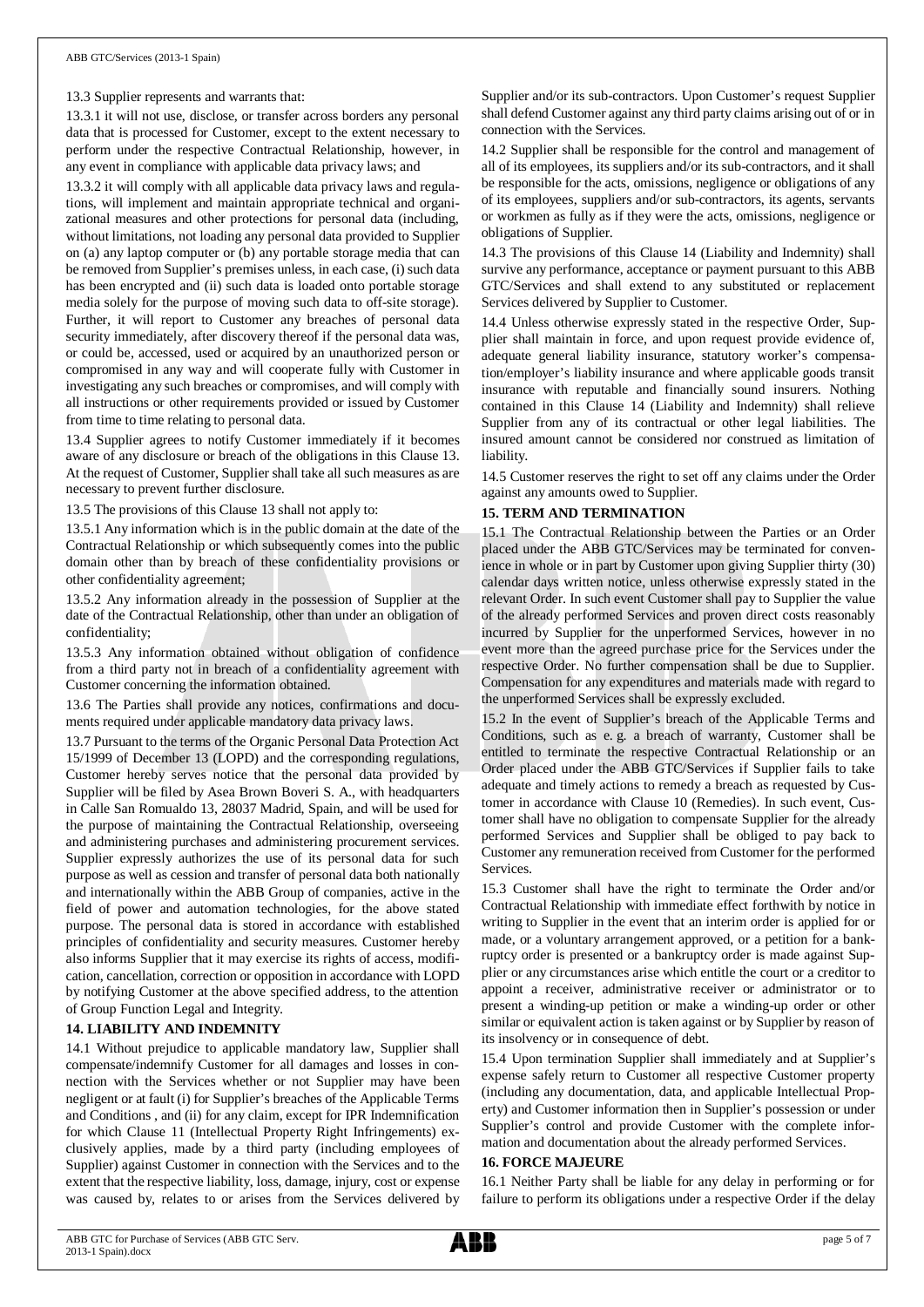or failure results from an event of "Force Majeure". For clarification, Force Majeure means an event that was not foreseeable by the affected Party at the time of execution of the respective Order, is unavoidable and outside the control of the affected Party, and for which the affected Party is not responsible, provided such event prevents the affected Party from performing the obligations under the respective Order despite all reasonable efforts, and the affected Party provides notice to the other Party within five (5) calendar days from occurrence of the respective event of Force Majeure.

16.2 If an event of Force Majeure occurs which exceeds thirty (30) calendar days either Party shall have the right to terminate the relevant Order forthwith by written notice to the other Party without liability to the other Party. Each Party shall use its reasonable endeavours to minimise the effects of any event of Force Majeure.

#### **17. ASSIGNMENT AND SUB-CONTRACTING**

17.1 Supplier shall not assign, transfer, or encumber an Order or any parts thereof (including any monetary receivables from Customer) without prior written approval of Customer.

17.2 Customer may at any time assign, transfer, encumber, sub-contract or deal in any other manner with all or any of its rights or obligations under the respective Order and/or the Applicable Terms and Conditions to any of its own Affiliates.

#### **18. NOTICES**

Any notice shall be given by sending the same by registered mail, courier, fax or by e-mail to the address of the relevant Party as stated in the Order or to such other address as such Party may have notified in writing to the other for such purposes. E-mail and fax expressly require written confirmation issued by the receiving Party. Electronic read receipts may not under any circumstances be deemed as confirmation of notice. Electronic signatures shall not be valid, unless expressly agreed in writing by duly authorised representatives of the Parties.

#### **19. WAIVERS**

Failure to enforce or exercise, at any time or for any period, any term of the Applicable Terms and Conditions does not constitute, and shall not be construed as, a waiver of such term and shall not affect the right later to enforce such term or any other term herein contained.

#### **20. GOVERNING LAW AND DISPUTE SETTLEMENT**

20.1 The Contractual Relationship and/or the Applicable Terms and Conditions (including, but not limited to the ABB GTC/Services) shall be governed by and construed in accordance with the laws of the country (and/or the state, as applicable) of Customer's legal registration, however under exclusion of its conflict of law rules and the United Nations Convention on International Sale of Goods.

20.2 For domestic dispute resolution matters, whereby Customer and Supplier are registered in the same country, any dispute or difference arising out of or in connection with the Contractual Relationship and/or the Applicable Terms and Conditions (including this ABB GTC/Services), including any question regarding its existence, validity or termination or the legal relationships established thereby, which cannot be settled amicably, shall be submitted to the jurisdiction of the competent courts of Customer's registration, unless other courts or arbitration are agreed in writing between the Parties.

20.3 For cross border dispute resolution matters whereby Customer and Supplier are registered in different countries, unless agreed otherwise in writing between the Parties, any dispute or difference arising out of or in connection with the Contractual Relationship and/or the Applicable Terms and Conditions (including this ABB GTC/Services), including any question regarding its existence, validity or termination or the legal relationships established thereby, which cannot be settled amicably, shall be finally settled under the Rules of Arbitration of the International Chamber of Commerce by three arbitrators appointed in accordance with the said Rules. The place of arbitration shall be the location where Customer is registered, unless otherwise agreed in writing. The language of the proceedings and of the award shall be English. The decision of the arbitrators shall be final and binding upon

both Parties, and neither Party shall seek recourse to an ordinary state court or any other authority to appeal for revisions of the decision.

20.4 In case of any dispute, the defeated Party shall reimburse the succeeding Party for attorney's fees and other costs reasonably incurred in connection with the dispute.

#### **21. SEVERABILITY**

The invalidity or unenforceability of any term or of any right arising pursuant to the Applicable Terms and Conditions shall not adversely affect the validity or enforceability of the remaining terms and rights, and the Applicable Terms and Conditions shall be given effect as if the invalid, illegal or unenforceable provision had been deleted and replaced by a provision with a similar economic effect to that of the deleted provision if this can be achieved by another provision.

#### **22. SURVIVAL**

22.1 Provisions of the Applicable Terms and Conditions which either are expressed to survive its termination or from their nature or context it is contemplated that they are to survive such termination shall remain in full force and effect notwithstanding such termination.

22.2 The obligations set forth in Clauses 9 (Warranty), 10 (Remedies), 11 (Intellectual Property), 13 (Confidentiality and Data Protection) and 14 (Liability and Indemnity) shall survive termination.

22.3 The obligations set forth under Clause 13 (Confidentiality and Data Protection) shall be valid for a period of five (5) years from Delivery of the Services or termination of the Order unless otherwise agreed between the Parties.

### **23. ENTIRETY**

The Applicable Terms and Conditions and the Order constitute the entire Contractual Relationship and understanding between the Parties and replace any prior agreement, understanding or arrangement between the Parties, whether oral or in writing, except to the extent of fraud or any fraudulent misrepresentation.

#### **24. RELATIONSHIP OF PARTIES**

24.1 The relationship of the Parties is that of independent parties dealing at arm's length and nothing in this underlying Contractual Relationship shall be construed to constitute Supplier as an agent or employee of Customer or so as to have any kind of partnership with Customer, and Supplier is not authorised to represent Customer as such.

24.2 Supplier shall be responsible for any activities performed by its employees in relation to the Services and/or the Work Products.

24.3 Supplier assumes full and exclusive responsibility for any accident or occupational disease occurred to its employees in relation to the provision of the Services.

24.4 It is expressly agreed that the Contractual Relationship does not imply any employment relationship between Customer and Supplier, or between Customer and Supplier's employees assigned to the execution of the Contractual Relationship. Customer shall remain free of any direct or indirect responsibility or liability for labour, social security or taxes with respect to Supplier and its employees assigned to the provision of the Services or Work Products under the Contractual Relationship.

24.5 Supplier shall hire or sub-contract in its own name all employees required to effectively provide the Services and/or the Work Products, who shall not, under any circumstances, act as Customer's employees.

24.6 Supplier shall be solely and exclusively responsible for any claims and/or lawsuits filed by its employees and hold Customer entirely safe and harmless from such claims and/or lawsuits. Supplier undertakes to voluntarily appear in court, recognizing its status as sole and exclusive employer, and to provide Customer with any and all requested documentation necessary to ensure proper legal defence of Customer in court.

24.7 Customer is authorized to make any payments due to Supplier's employees performing the Services under the Contractual Relationship, in order to avoid lawsuits. Such payments may be made through